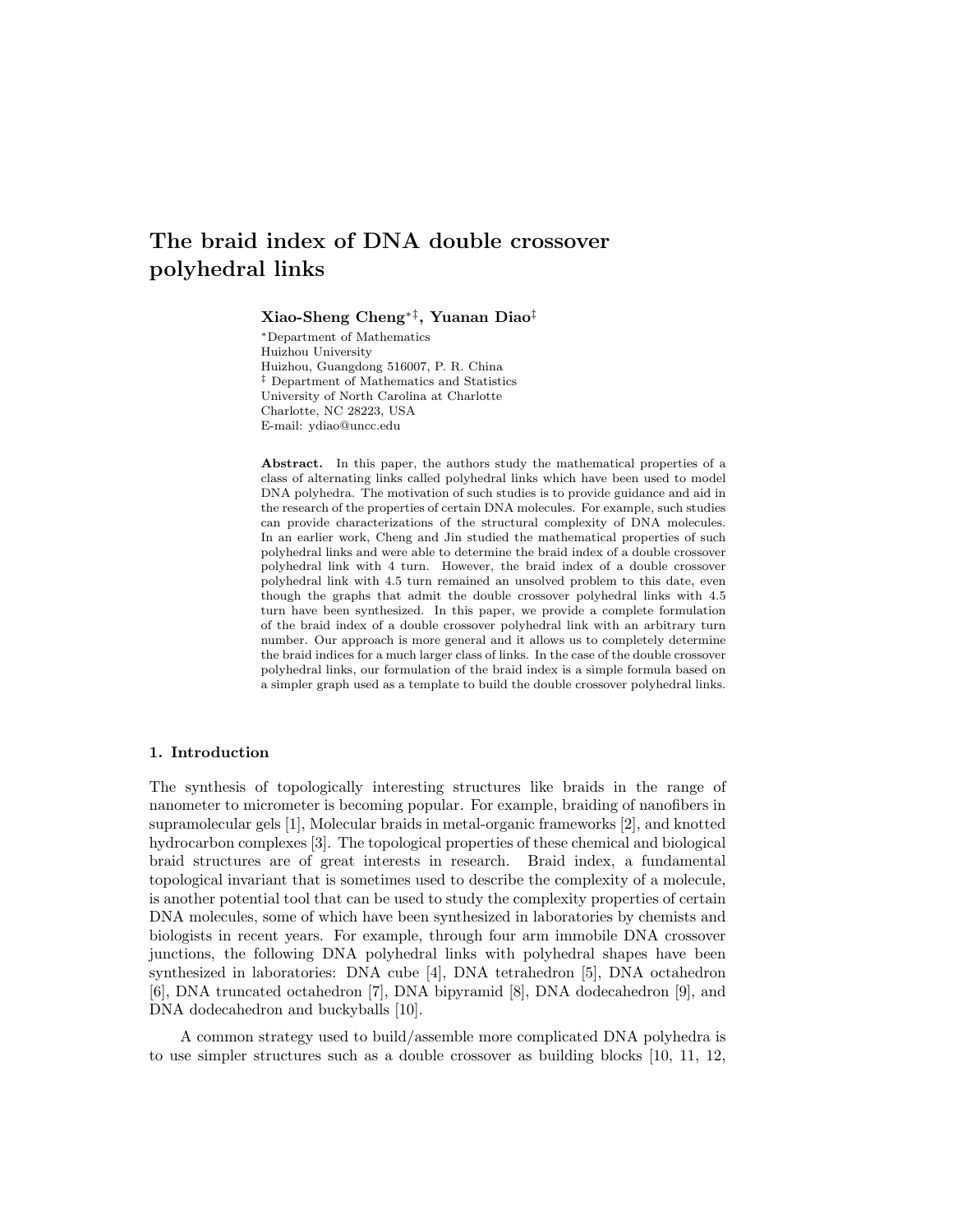13, 14, 15, 16, 17, 18, 19, 20]. For example, Zhang et al. [18] synthesized 4.5 turn cubes in a laboratory by "*n*-point star motif (tiles)". (Figure 1 shows a few regular DNA polyhedra built using 3-point or 4-point star motifs.) In the case of the 4 or 4.5 turn cubes (shown in Figures 2 and 3), each of the eight vertices of the cube is replaced by a three-point-star tile and each face (a square) of the cube consists of four three-point-star tiles. Such conditions cannot be met by adjusting the concentration and/or flexibility of the DNA tiles.



Figure 1: [21] Top: DNA polyhedra built with 3-point star motifs (tetrahedron, cube, dodecahedron and buckyball); Bottom: DNA polyhedra built with 4-point and 5-point star motifs (octahedron and icosahedron.



Figure 2: A 4 turn cube with negative writhe.

In [21, 22], Cheng *et al.* studied the braid index problem for several polyhedral links that were proposed by mathematicians as potential candidates as DNA polyhedra to be synthesized. For the few relatively simple ones with single crossover they were able to determine the braid indices of these links completely. They were also successful in determining the braid indices of a more complicated one, namely the double crossover polyhedral links with 4 turn [21]. However the braid indices of polyhedral links with 4.5 turn double crossover remain unsolved until now. This is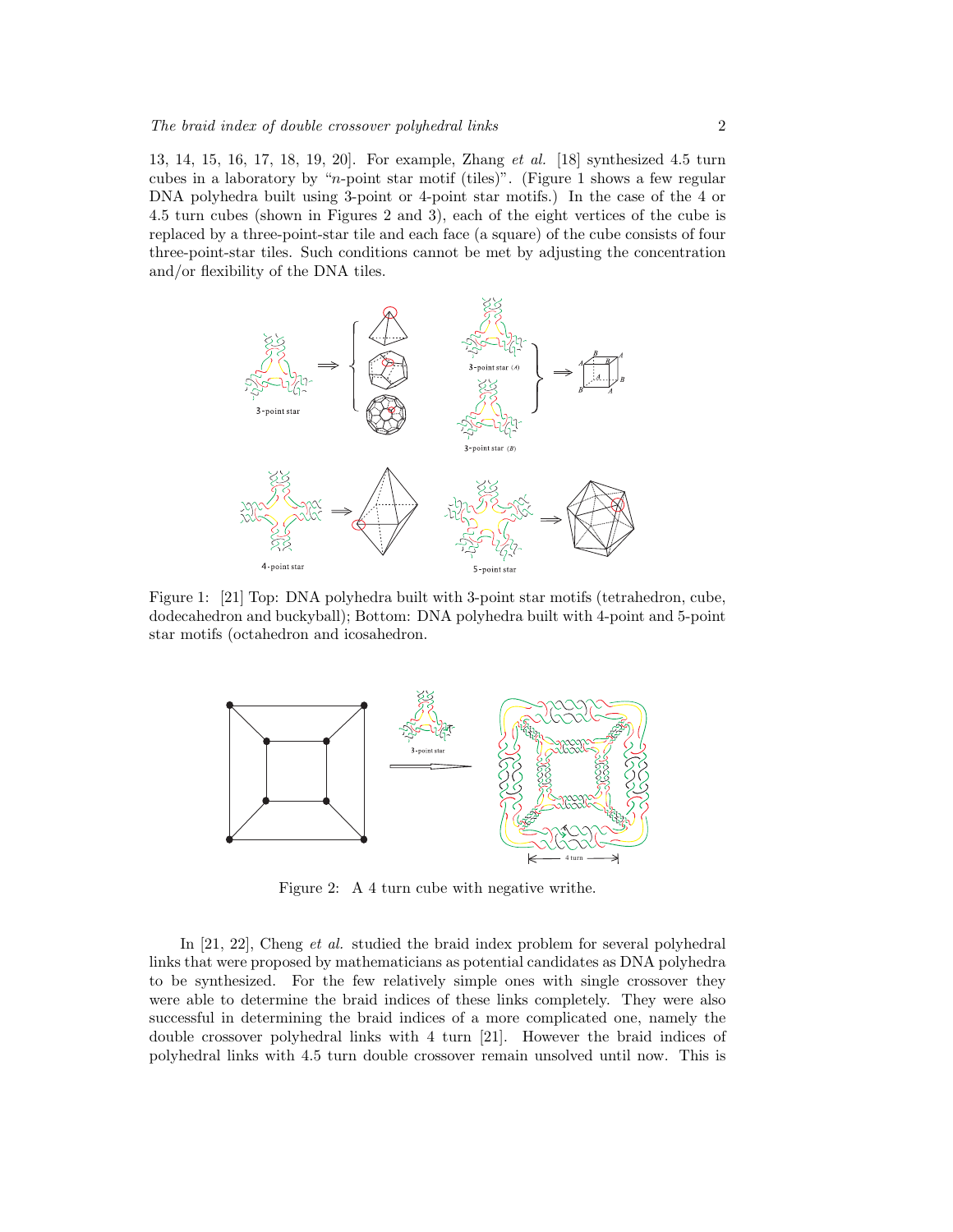

Figure 3: A 4.5 turn cube with negative writhe.

the motivation of this paper. Here, we present a solution to this problem as the consequence of a much more general result, that is, we present a solution that would allow us to determine the braid index of a double crossover polyhedral link with an arbitrary turn number.

It is well known that ([23]) every oriented link can be represented as a closed n-string braid in which all strings in the braid are assigned parallel orientation. The braid index  $\mathbf{b}(L)$  of a link L is the least number n of strings needed to present L a closed braid. Yamada  $[24]$  proved that the braid index of a link  $L$  is bounded above by the number of Seifert circles in any given regular diagram of L. Consequently,  $\mathbf{b}(L)$  equals the minimum number of Seifert circles among all link diagrams of  $L$ . However, the braid indices for most links remain unknown due to the lack of a universal method/algorithm that can guarantee the successful determination of the braid index of any link. Thus it makes sense for one to seek general lower and upper estimates of  $\mathbf{b}(L)$ . One such result is due to Franks and Williams [25], and Morton [26]. Specifically, let  $P_L(a, z)$  be the HOMFLY polynomial of a link L and  $\gamma(L)$ ,  $\alpha(L)$  be the maximal and minimum powers of a in  $P_L(a, z)$  respectively, then

$$
\frac{1}{2}\operatorname{span}_a P_L(a,z) + 1 \le \mathbf{b}(L),\tag{1}
$$

where  $\text{span}_{a}P_{L}(a, z) = \gamma(L) - \alpha(L)$ . Inequality (1) is known as the MFW inequality.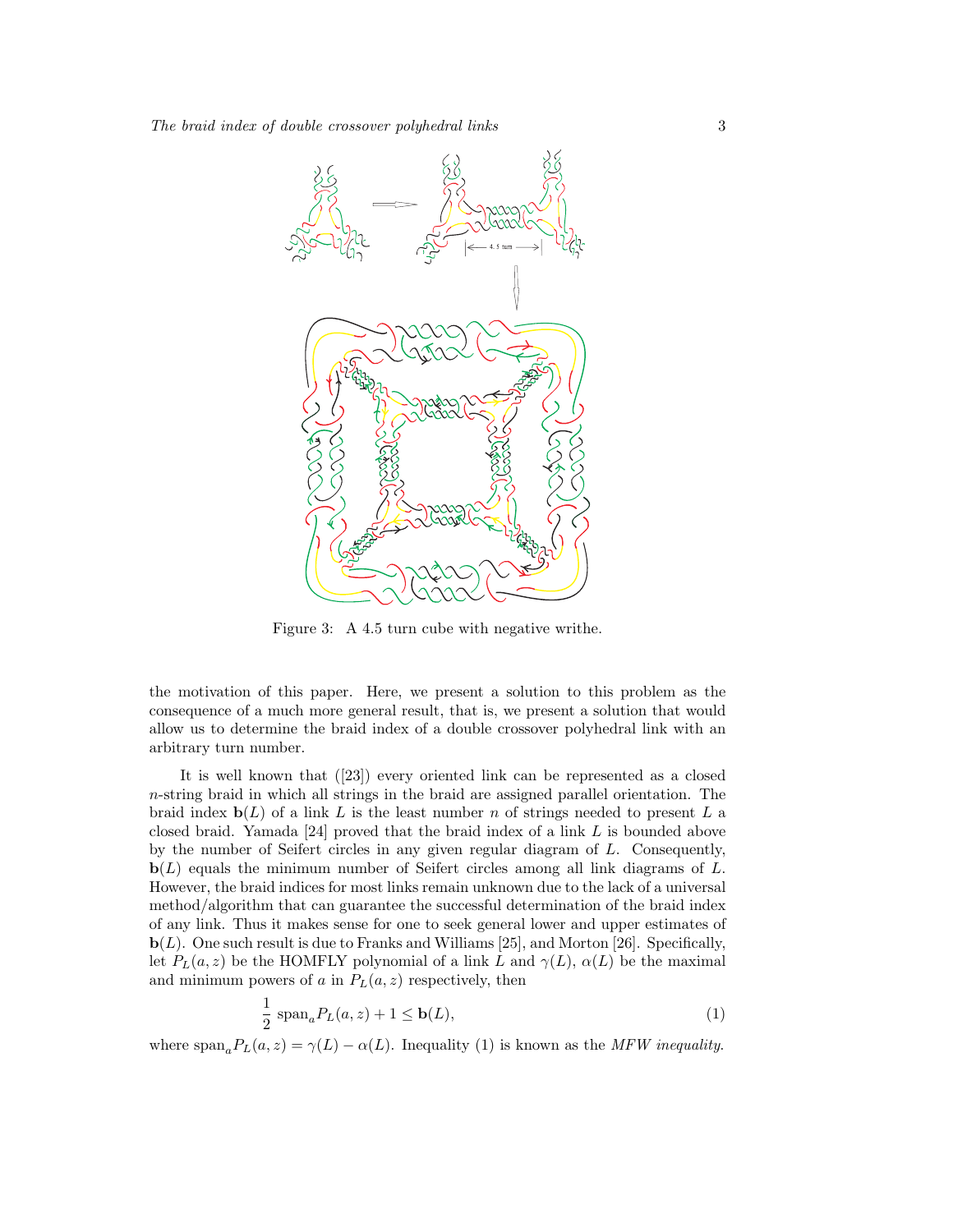Of course, in the case that the equality in the MFW inequality holds (which we shall call it the  $MFW$  equality), one obtains the braid index of the link in question. Much effort was devoted to the identification of links that satisfy the MFW equality. For example, it was shown that the MFW equality holds for torus links and closed positive braids with at least one full twist [27]. In fact Franks and Williams first conjectured that the MFW equality holds for any closed positive braid. This conjecture was found to be false: a counter example was later given by Morton and Short using a 2-cable of the trefoil [26]. More work regarding closed positive braids can be found in [28], where Nakamura identified families of (infinitely many) positive closed braids for which the MFW equality either holds or fails. In [29], Elrifai classified all 3-braids for which the MFW equality holds. Murasugi [30] proved that the MFW equality holds for all rational links and alternating links that are fibered. However the MFW equality does not hold in general for all alternating links due to counter examples discovered by Murasugi and Przytycki [31]. Recently, Diao and colleagues [32, 33] used a diagrammatic approach to establish the MFW equality for a large class of alternating links that includes all alternating pretzel links and Montesinos links, leading to the complete determination of the braid index of any such link. It is important to note that none of these known results provides answers to the polyhedra links discussed in this paper.

The main result of this paper is the determination of the braid index for any link in a large class of positive (or negative) alternating links. This link class include all double crossover polyhedral links with any given turn number. More specifically, we prove that the MFW equality holds for any link from this class. An immediate consequence of this main result is the solution to the open braid index problem for double crossover polyhedral links with 4.5 turn. In addition to providing the determination of an important measure for characterizing and analyzing the structure and complexity of DNA polyhedra modeled by the double crossover polyhedral links (with any given turn number), our research can also be used as tools in the study of topological entanglement of more general biopolymers encountered in DNA nanotechnology.

## 2. Basic background knowledge, concepts and terminology

In this section we provide some necessary background knowledge, concepts and terminology in knot theory and graph theory.

## 2.1. Knot theory

A link consists of several simple closed curves embedded in the 3-space  $\mathbb{R}^3$  where each of these closed curves is called a component of the link. A link with one component is also called a knot. A link is said to be oriented if each of its components is assigned an orientation. A regular diagram, or just a diagram, of a link is the projection of the link (as a set of disjoint, closed simple space curves) onto a plane in which strands can cross each other



Figure 4: A nugatory crossing.

only transversely and at most two strands are allowed to cross at the same point. A point at which two strands cross each other is called a crossing point (or just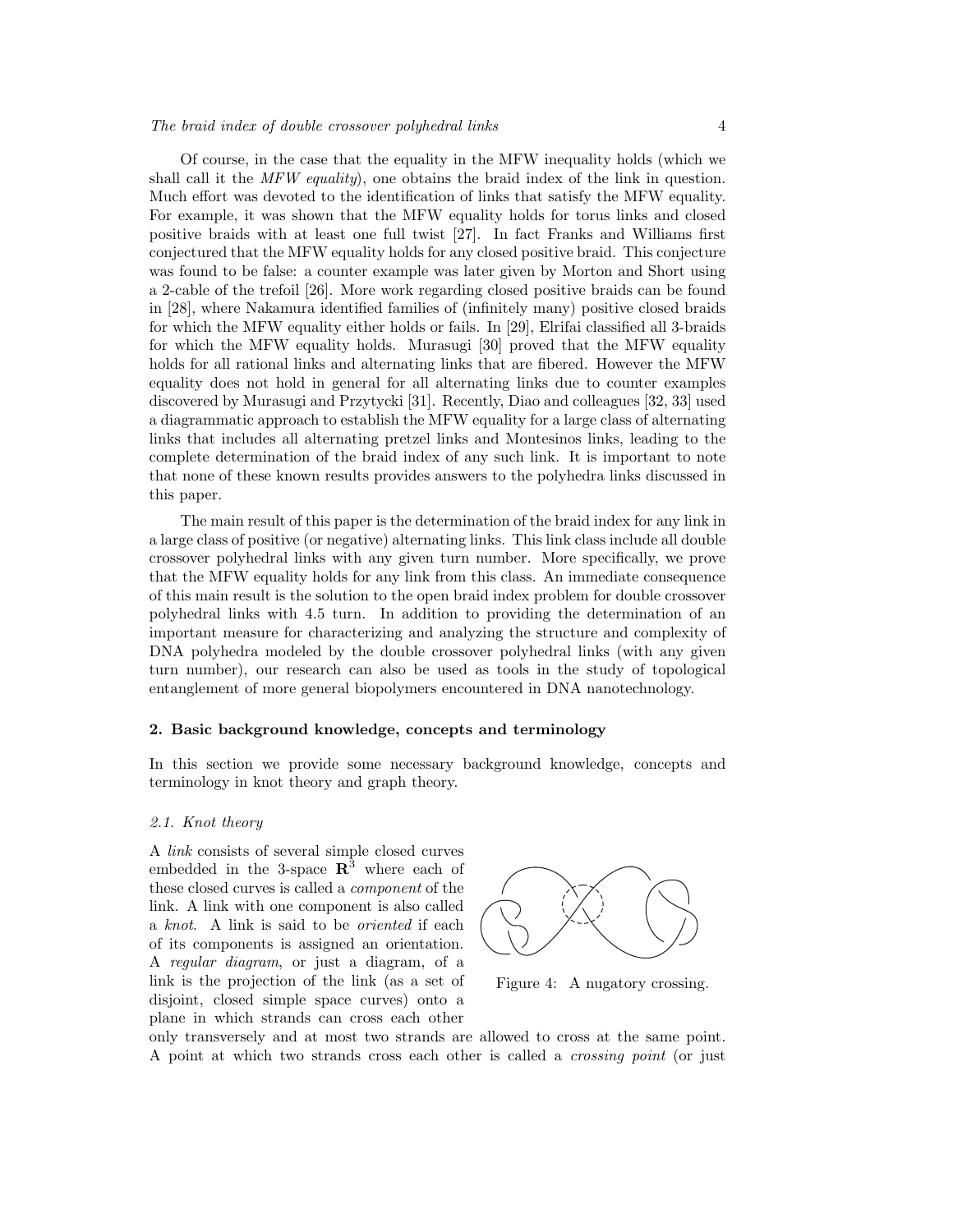a crossing for short). In such a projection, the under-strand and upper-strand at each crossing are specified so that the original link can be re-constructed from the (projection) diagram. The *crossing number* of a link L, denoted by  $c(L)$ , is defined as the least number of crossings in any regular diagram of the link. A diagram with the least number of crossings for a given link is called a *minimal* diagram of the link. A crossing in a link diagram is said to be nugatory if the crossing is as shown in Figure 4, which can be removed by a simple twist on a part of the diagram. A link diagram is said to be *alternating* if one encounters the crossings alternately between over strand and under strand when traveling along any component of the link following any orientation. A link is said to be *alternating* if it has a regular projection that is alternating. It is a well known result (as a consequence of the Jones polynomial) that an alternating link diagram without nugatory crossings is a minimal link diagram.

An *n*-string braid  $\beta$  is an *n*string tangle diagram with fixed end-points as shown in Figure 5. The closure of braid  $\beta$  as shown in Figure 5 is called a closed braid, and denoted by  $\hat{\beta}$ . It is known that every oriented link can be represented as a closed braid with the strings in the braid assigned parallel orientation [23]. The braid index of an oriented link L, denoted by  $\mathbf{b}(L)$ , is defined as the least number of strings needed to present L as a closed braid. It is obvious that  $\mathbf{b}(L) = \mathbf{b}(L^*)$  if  $L^*$ is the mirror image of L.

The HOMFLY polynomial is an invariant of oriented links, introduced in [34] and [35] independently. Let L be an oriented link and D be a regular projection of L. Let  $D_+$ ,  $D_-$ , and  $D_0$ be oriented link diagrams that coincide with each other except at a small neighborhood of a crossing



Figure 5: A braid and its closure.

Figure 6: The sign convention at a crossing.

as shown in Figure 6. The HOMFLY polynomial of an oriented link  $L$ , denoted by  $P_L(a, z)$ , is a two variable Laurent polynomial with integer coefficients satisfying the following conditions:

$$
P_{D_1}(a, z) = P_{D_2}(a, z) = P_L(a, z)
$$
\n(2)

if  $D_1$  and  $D_2$  are both regular projections of the same link  $L$ ;

$$
aP_{D_+}(a,z) - a^{-1}P_{D_-}(a,z) = zP_{D_0}(a,z)
$$
\n(3)

and  $P_D(a, z) = 1$  if D is a regular projection of the unknot.

Equation  $(3)$  in the above is called the *skein relation* of the HOMFLY polynomial, which can be rewritten as the following two equivalent forms:

$$
P_{D_+}(a,z) = a^{-2} P_{D_-}(a,z) + a^{-1} z P_{D_0}(a,z),
$$
\n(4)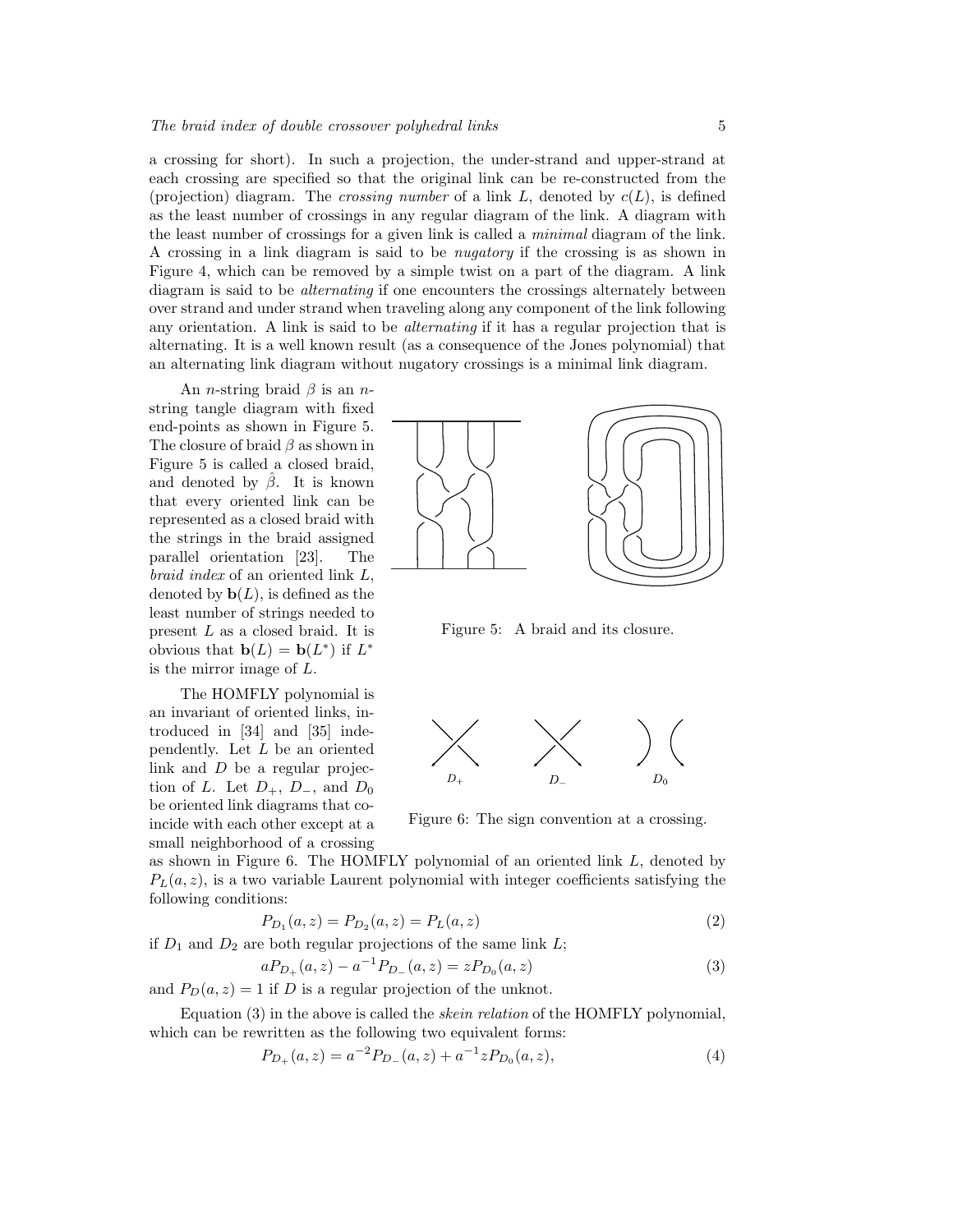$$
P_{D_{-}}(a, z) = a^2 P_{D_{+}}(a, z) - az P_{D_0}(a, z). \tag{5}
$$

It is well known that  $P_D(a, z) = P_{D^*}(-a^{-1}, z)$ , where  $D^*$  is the mirror image of D. This implies that

$$
\text{span}_a P_L(a, z) = \text{span}_a P_{L^*}(a, z).
$$

## 2.2. Notations and terminologies in graph theory

We assume that our reader will have some knowledge in graph theory hence this subsection will only provide a list of notations and terminologies used in this paper for the purpose of easy referencing. The required knowledge is basic and elementary, and can be found in any graph theory textbook. Let  $G$  be a graph. The following is a list of notations concerning  $G$ :

- $V(G)$  and  $E(G)$ : the vertex set and edge set of G respectively;
- $|V(G)|$  and  $|E(G)|$ : the number of vertices and the number of edges in G respectively;
- $\kappa(G)$ : the number of connected components of G;
- $G e$ : the graph obtained from G by deleting the edge  $e$ ;
- $G/e$ : the graph obtained from G by contracting the edge e (namely deleting e first and then identifying its two end vertices);
- a *bridge* edge *e*: an edge *e* satisfying the condition  $\kappa(G e) > \kappa(G);$
- a *loop* edge  $e$ : an edge  $e$  with its two end-vertices being the same;
- degree of a vertex  $v(d(v))$ : the number of edges connected to v;
- a k-regular graph: a graph in which every vertex has degree  $k$ ;
- a *bipartite* graph: a graph whose vertices can be partitioned into two non-empty sets such that no edge of  $G$  is between vertices belonging to the same set;
- a *simple* graph: a graph in which any pair of vertices can be connected by at most one edge;

• a *path* in a graph: an (ordered) sequence of distinct vertices such that two adjacent vertices is connected by an edge but no other pairs of edges are connected by any edges;

• a cycle in a graph: a path in the graph with an additional edge added that connects the first and the last vertices in the path;

• a *planar* graph: a graph that can be embedded in a plane such that edges will not cross each other;

• a *plane* graph: a specific embedding of a planar graph in a plane.

It is well known that a graph is bipartite if and only if every cycle contained in the graph (as a subgraph) has even length.

#### 2.3. The Seifert graph of an oriented link diagram

Given a diagram  $D$  of an oriented link  $L$ , if we "smooth" every crossing in  $D$  (as in the case of  $D_0$  in Figure 6), then we obtain a collection of disjoint topological circles called Seifert circles. One can construct a graph  $G_D$  in which each vertex corresponds to a Seifert circle of D, and two vertices in  $G_D$  are connected by k edges if there are k crossings between the two Seifert circles corresponding to these vertices. Figure 7 shows an oriented link diagram, its Seifert circle decomposition and its corresponding Seifert graph. It is easy to prove that the Seifert graph of any link diagram is bipartite (hence loopless) and planar. On the other hand, given any plane bipartite graph  $G$ , one can construct an alternating link diagram  $D$  such that its Seifert graph  $G_D$  is  $G$ .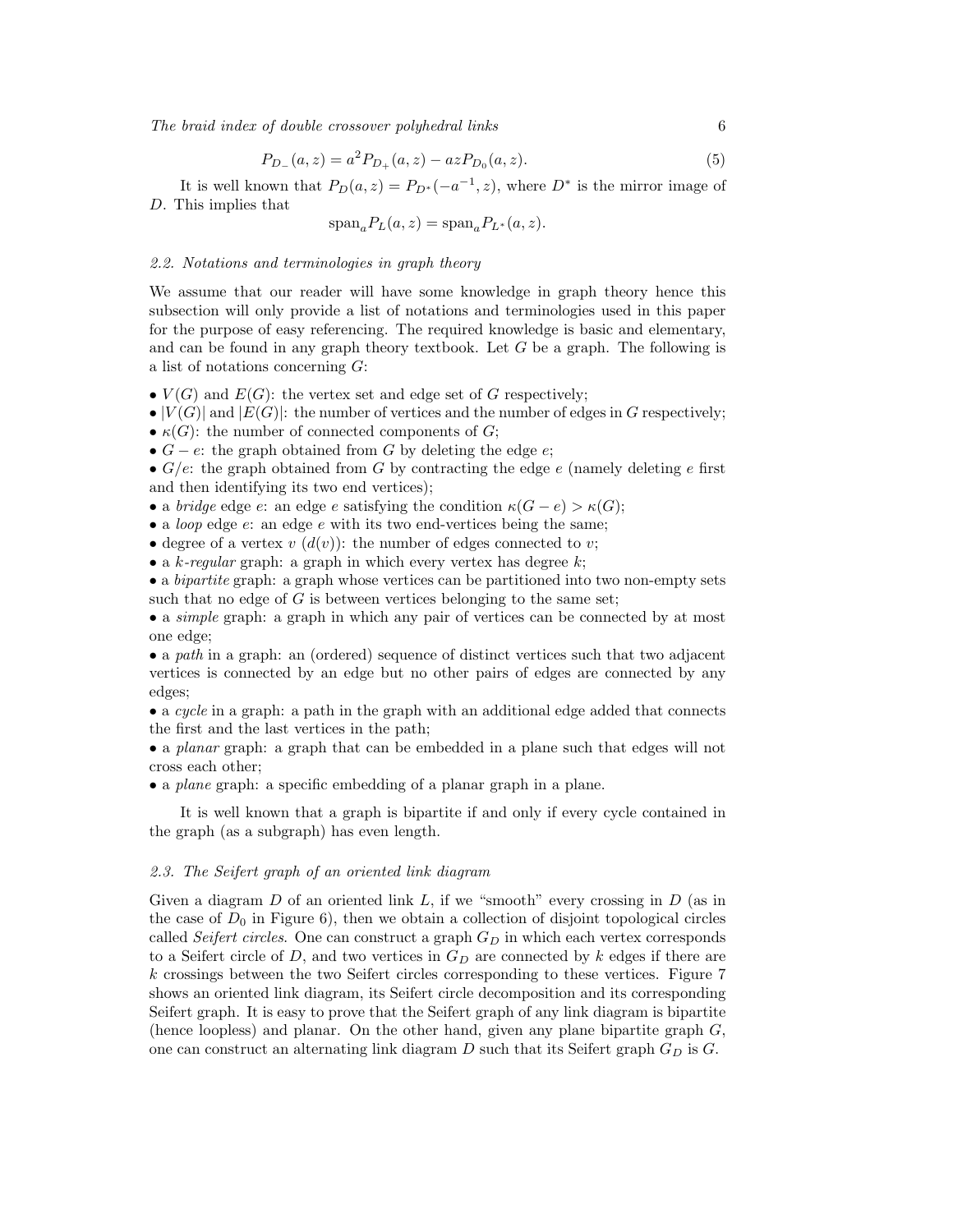

Figure 7: The Figure-eight knot, its Seifert circle decomposition and the corresponding Seifert graph.

#### 3. The main results concerning double crossover polyhedral links

We know that DNA is a double helix formed by base pairs attached to a sugarphosphate backbone. The orientations of the two strands in the double helix are antiparallel. A nanostructure used by DNA can have many link component pairs with antiparallel orientations. A double crossover polyhedral link  $L$  is an alternating link that is constructed from its Seifert graph by the following procedure. We first start from a simple plane graph  $G$  that is loopless, called the *template graph*. We then construct the Seifert graph of the link  $L$  from  $G$  by replacing its vertices and edges with some particular kind of cycles. More specifically, we define the following types of cycles. A Type (1A) cycle is a cycle of even length with two of its vertices marked (we call these vertices attaching vertices), and the two paths between them both have odd length. A Type (1B) cycle is a cycle of even length with two attaching vertices, and the two paths between the attaching cycles both have even length. Finally, a Type (2) cycle of degree  $j \geq 2$  has j attaching vertices, and the path between any two adjacent attaching vertices contains an even number of edges. We note that the cycles and the paths between adjacent attaching vertices of these cycles can have different lengths. We can now construct two types of double crossover polyhedral links  $L(G)$ by constructing their Seifert graphs  $G^*$  first from a template graph  $G$  as shown in Figure 8, followed by detailed descriptions.

Type A double crossover polyhedral link. Let  $G$  be a simple bipartite plane graph and we construct the Seifert graph  $G^*$  of L as follows: each edge of G is replaced with a Type (1A) cycle, and each vertex of degree  $j \geq 2$  in G is replaced by a Type  $(2)$  cycle with j attaching vertices, and then identifying the corresponding attaching vertex pairs in a natural way.

Type B double crossover polyhedral link. Ditto the construction of  $G^*$  for a Type A double crossover polyhedral link above, however in this case Type (1B) cycles are used in the place of Type (1A) cycles and G does not have to be bipartite.

Notice that it is a necessary condition for  $G$  to be bipartite in the case of a Type A double crossover polyhedral link (since  $G^*$  is bipartite). An alternating link  $L(G)$ so constructed is apparently minimum as it has no nugatory crossings. A double crossover cube link with 4.5 turn is a Type A double crossover polyhedral link, while a double crossover cube link with 4 turn is a Type B double crossover polyhedral link. The top of Figure 8 shows how the Seifert graph of a double crossover cube link with 4.5 turn is constructed from a 3-regular template graph G using Type (1A) cycles of length 10 and Type (2) cycles of length 12. The Seifert circle decomposition of the corresponding link, which is the link shown in Figure 3, is shown in Figure 9. The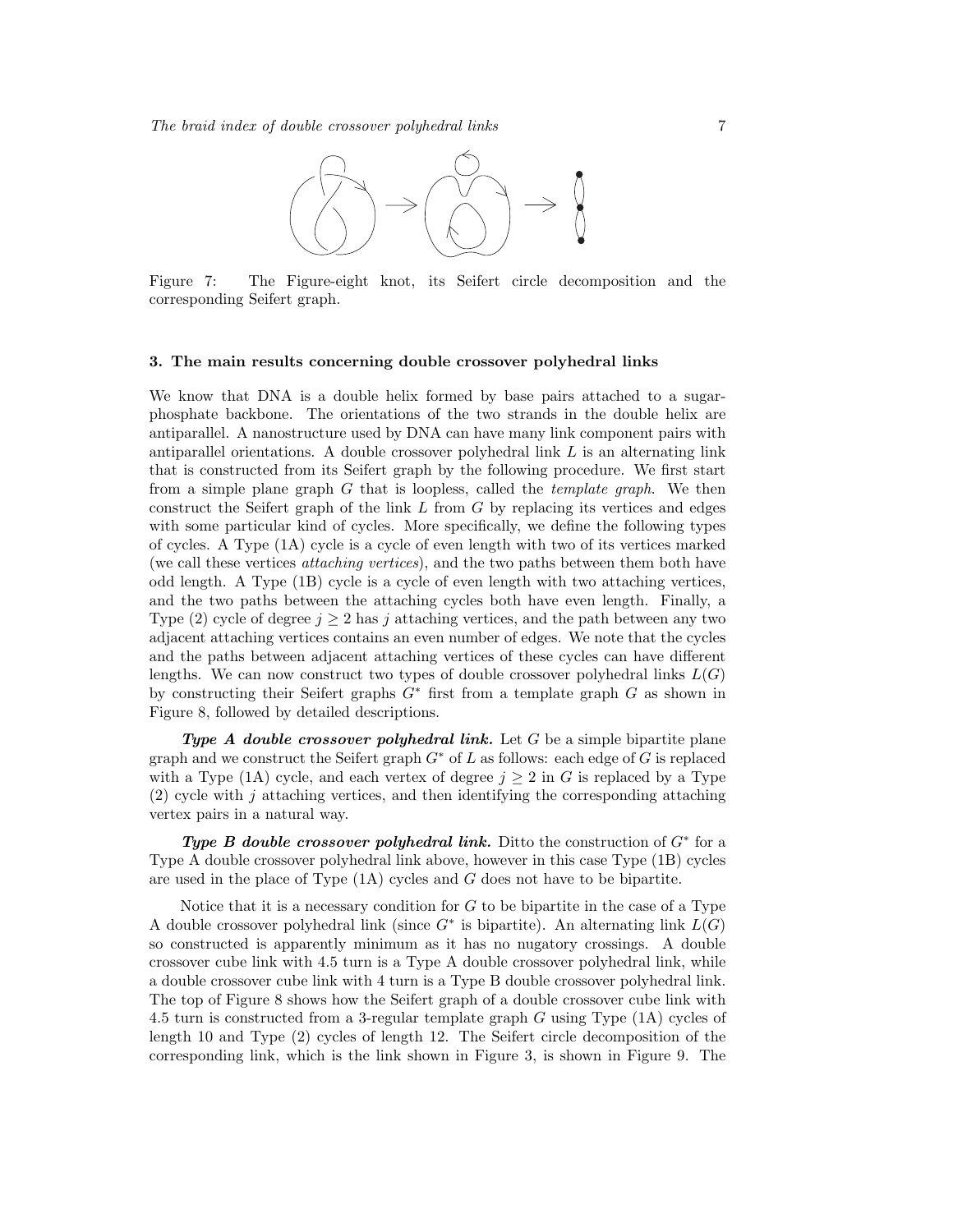

Figure 8: The attaching vertices are marked by large dots. Top: how  $G^*$  is constructed from the graph  $G$  by using 12 Type  $(1A)$  circles with length 10 and 8 Type  $(2)$  circles with length 12 and 3 attaching vertices. Bottom: how  $G^*$  is constructed by using Type (1B) cycles of length 8 and Type (2) cycles either with length 6 and 3 attaching vertices, or with Type (2) cycles with length 4 and 2 attaching vertices.

bottom of Figure 8 shows how the Seifert graph of a double crossover cube link with 4 turn is constructed from a template graph G that is not bipartite nor regular using Type (1B) cycles of length 8 and Type (2) cycles either with length 6 and 3 attaching vertices, or with Type (2) cycles with length 4 and 2 attaching vertices.



Figure 9: The Seifert circle decomposition of the link shown in Figure 3 whose Seifert graph corresponds to  $G^*$  in the top of Figure 8.

A main motivation of this paper is to solve the braid index problem for a double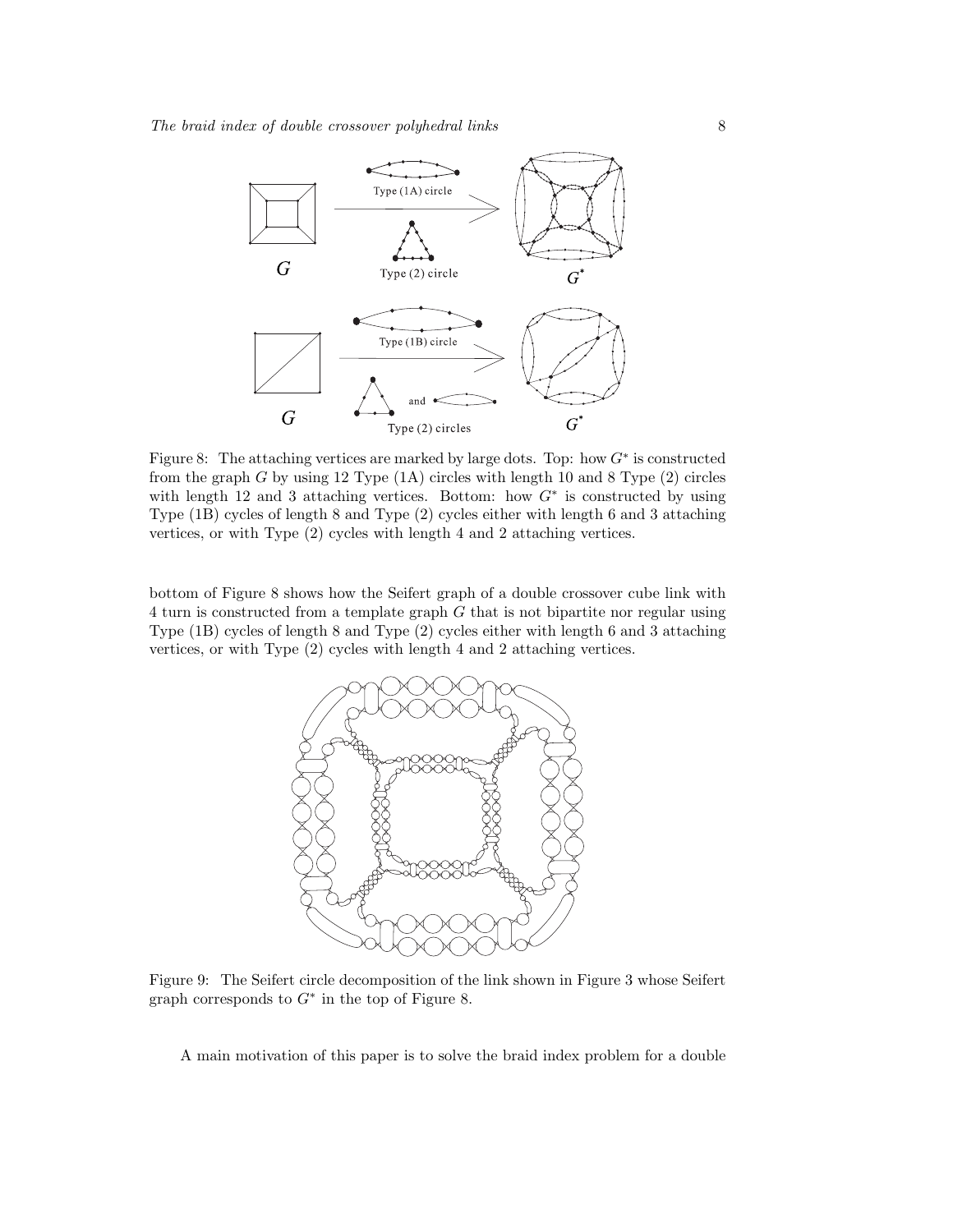crossover polyhedral link  $L(G)$  with 4.5 turn, we have succeeded in achieving this goal. In fact, we have obtained more general results concerning the braid index of a double crossover polyhedral link of any given turn number. In particular, for some special classes of G, we can express  $\mathbf{b}(L(G))$  in terms of a simple formula using the numbers of vertices and edges in G. We state one such result below.

**Theorem 1** Let G be a simple, k-regular  $(k \geq 3)$  plane graph. If G is bipartite and  $L(G)$  is a Type A double crossover polyhedral link with  $G$  as its template graph and by replacing its edges by Type (1A) cycles of length  $2m_1$  with  $m_1 \geq 2$ , and replacing its vertices by Type (2) cycles of length  $2km_2$  with  $m_2 \geq 1$ , then  $\mathbf{b}(L(G)) =$  $(km_2+1)n(G)+(m_1-1)e(G)$ . On the other hand, if  $L(G)$  is a Type B double crossover polyhedral link with G as its template graph and by replacing its edges by Type  $(1B)$ cycles of length  $2m_1$  with  $m_1 \geq 2$ , and replacing its vertices by Type (2) cycles of length  $2km_2$  with  $m_2 \geq 1$ , then  $\mathbf{b}(L(G)) = (km_2 + 1)n(G) + (m_1 - 1)e(G) + f(G) - 1$ , where  $f(G)$  is the number of faces of  $G$ .

We shall delay the proof of Theorem 1 to Section 4. In the following we state a few results that are immediate consequences of Theorem 1. These include the previously open case of double crossover polyhedral links with 4.5 turn.

**Corollary 1** Let G be a simple, 3-regular plane graph that is bipartite. Let  $L(G)$  be a double crossover polyhedral links with 4.5 turn, then  $\mathbf{b}(L(G)) = 7n(G) + 4e(G) =$  $(26/3)e(G)$ . On the other hand, if  $L(G)$  be a double crossover polyhedral links with 4 turn, then  $\mathbf{b}(L(G)) = 6n(G) + 4e(G) + 1 = 8e(G) + 1$ .

Notice that in the case of 4.5 turn,  $c(L(G)) = e(G^*) = 12n(G) + 10e(G) = 18e(G)$ hence  $\mathbf{b}(L(G)) = (13/27)c(L(G))$ . In the case of 4 turn,  $c(L(G)) = 12n(G) + 8e(G) =$  $16e(G)$  hence  $\mathbf{b}(L(G)) = (1/2)c(L(G)) + 1.$ 

Proof. In the case of 4.5 turn, the Type (1A) cycles are used and have length 10. The Type (2) cycles have length 12. Thus  $m_1 = 5$  and  $m_2 = 2$ , it follows that  $\mathbf{b}(L(G)) =$  $(km_2 + 1)n(G) + (m_1 - 1)e(G) = (3 \times 2 + 1)n(G) + (5 - 1)e(G) = 7n(G) + 4e(G).$ In the case of 4 turn, Type (1B) cycles are used and have length 8. Thus  $m_1 = 4$ and  $m_2 = 2$ , it follows that  $\mathbf{b}(L(G)) = (km_2 + 1)n(G) + (m_1 - 1)e(G) + f(G) - 1 =$  $(3 \times 2+1)n(G)+(4-1)e(G)+f(G)-1 = 7n(G)+3e(G)+f(G)-1 = 6n(G)+4e(G)+1$ by using the Euler's formula  $n(G) + f(G) = e(G) + 2$ .

For example, for the double crossover cube links  $L(G)$  with 4.5 turn given in Figure 3, we have  $n(G) = 8$ ,  $e(G) = 12$ , thus  $b(L(G)) = 7 \times 8 + 4 \times 12 = 56 + 48 = 104$ . On the other hand, if  $L(G)$  is with 4 turn given in Figure 2, then we obtain  $\mathbf{b}(L(G)) = 6 \times 8 + 4 \times 12 + 1 = 48 + 48 + 1 = 97$ , which is the same as  $(1/2)c(L(G)) + 1$ since  $c(L(G)) = 192$ .

Similarly we have the following corollary. It is fairly easy for one to generalize it to a k-regular graph.

**Corollary 2** Let G be a simple, 4-regular plane bipartite graph. Let  $L(G)$  be a double crossover polyhedral links with 4.5 turn, then  $\mathbf{b}(L(G)) = 9n(G) + 4e(G)$ . On the other hand, if  $L(G)$  is a double crossover polyhedral links with 4 turn, then  $\mathbf{b}(L(G)) = 9n(G) + 3e(G) + f(G) - 1 = 8n(G) + 4e(G) + 1.$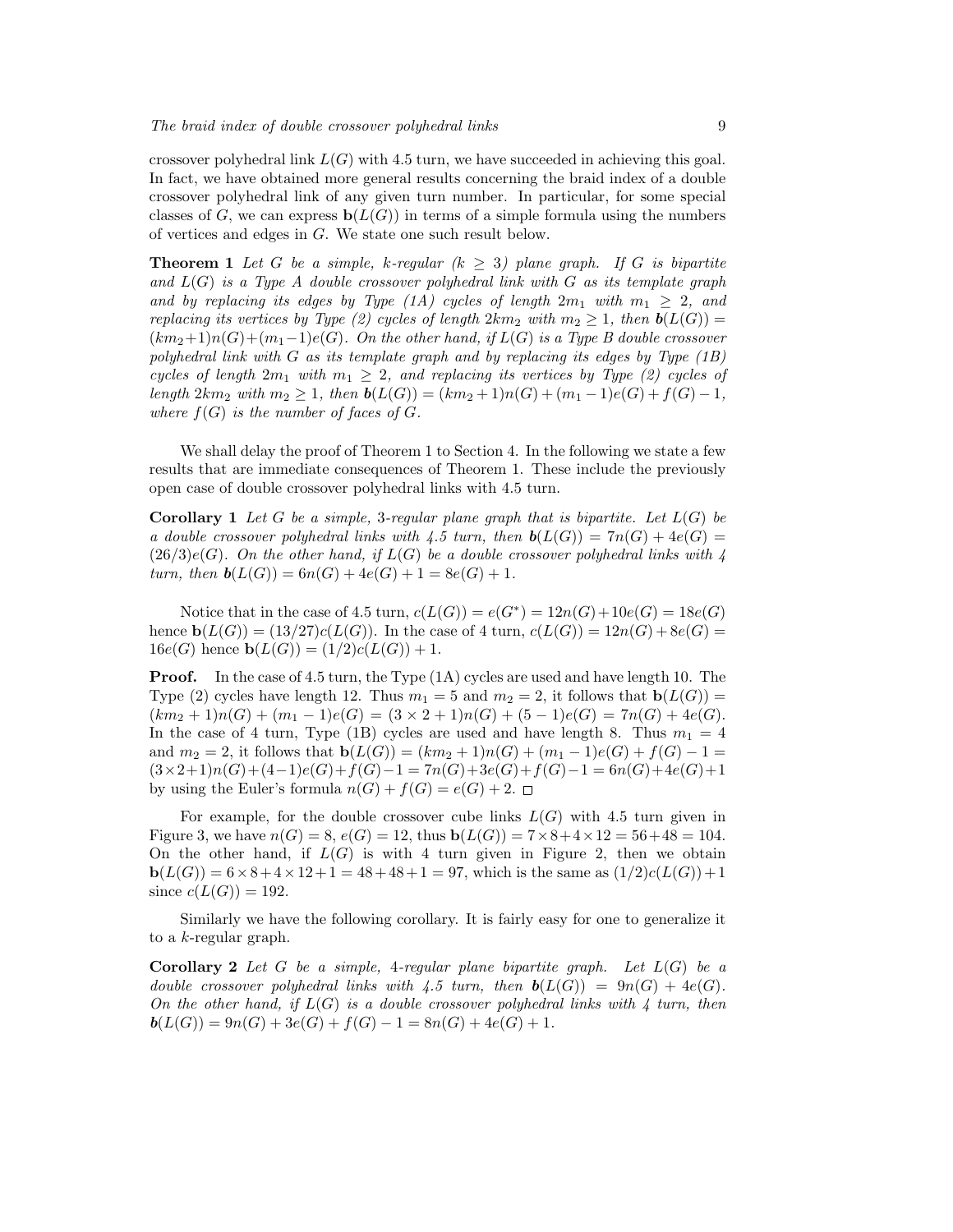#### 4. Pseudo double crossover polyhedral links

Let  $L(G)$  be a Type A or Type B double crossover polyhedral link constructed from the template graph  $G$ . Let us start this section by first introducing an operation called a reduction move. The total sum of all reduction move is called by reduction number. The top of Figure 10 illustrates how a strand can be re-routed to obtain a new diagram with one less Seifert circle. The middle of Figure 10 shows the effect of a reduction move on the corresponding Seifert graph when the middle vertex is not an attaching vertex. Notice that the reduction move affects three vertices on the Seifert graph of the link and the middle vertex cannot be an attaching vertex. The total number of such reduction moves we can take on  $G^*$  is called the *reduction number* of  $L(G)$  and denoted by  $r(L(G))$ . In the following we would like to determine  $r(L(G))$ .



Figure 10: The re-routing of the top strand at a single crossing reduces the number of Seifert circles by one.

In the case that  $L(G)$  is a Type A double crossover polyhedral link, the reduction operation can be repeated j times on a path of length  $2j+1$  connecting two attaching vertices. The top of Figure 11 shows an example of how a path of length 5 connecting two (distinct) attaching vertices is reduced to a single edge connecting the two attaching vertices, with two vertices attached (by multiple edges) to one of the attaching vertices. Thus in the case of a Type (1A) cycle  $C_i$  with  $2j_1 + 1$  and  $2j_2 + 1$ edges on the two paths connecting the two attaching vertices, we can perform exactly  $j_1+j_2 = \ell(C_j)/2-1$  reduction moves (where  $\ell(C_j) = 2j_1+2j_2+2$  is the length of  $C_j$ ), and in the Seifert graph of the resulting diagram, the two affected attaching vertices are connected by two edges hence no more reduction moves can be made on  $C_j$ . So the reduction number of  $C_j$  is  $r(C_j) = j_1 + j_2 = \frac{\ell(C_j)}{2} - 1$ , which is the contribution of  $C_i$  to  $r(L(G))$ .

On the other hand, in the case of a path of even length  $2j \geq 2$  connecting two distinct attaching vertices,  $j$  reduction moves can be applied and the result is a "petal" graph" with the leaf vertices attached to the attaching vertex as shown in the middle of Figure 11. Finally, in the case of a cycle of length  $2j \geq 2$  with only one attaching vertex,  $j-1$  reduction moves can be applied and the result is also a "petal graph" with the leaf vertices attached to the attaching vertex as shown in the bottom of Figure 11. Thus for a Type (2) cycle  $C_j$  with  $2j_1, 2j_2, ..., 2j_{k_j}$  edges on the paths connecting the adjacent attaching vertices, we can apply  $r(C_j) = -1 + \sum_{1 \leq i \leq k_j} j_i = \frac{\ell(C_j)}{2} - 1$ reduction moves and the resulting Seifert graph is a petal graph.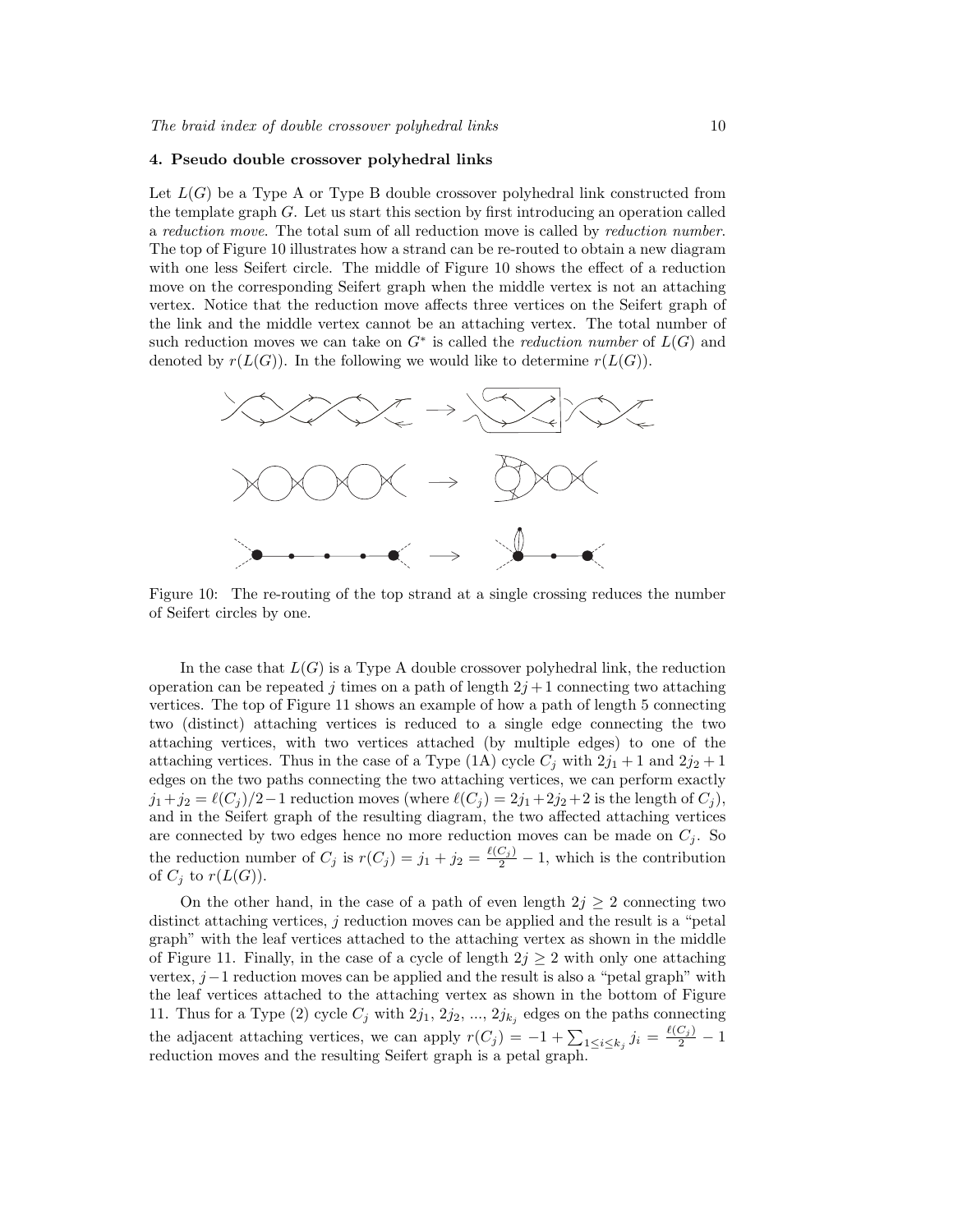It follows that if  $L(G)$  is a Type A double crossover polyhedral link with  $C_1, C_2, ...,$  $C_k$  being the Type (1A) and Type (2) cycles used in its construction  $(k = n(G) + e(G))$ , then

$$
r(L(G)) = -k + \sum_{1 \le j \le k} \frac{\ell(C_j)}{2} \tag{6}
$$

with  $\ell(C_1), \ell(C_2), ..., \ell(C_k)$  being the lengths of  $C_1, C_2, ..., C_k$ .

In the case that  $L(G)$  is a Type B double crossover polyhedral link with  $C'_1$ ,  $C'_2$ , ...,  $C'_{k'}(k' = e(G))$  being the Type (1B) cycles and  $C''_1, C''_2, ..., C''_{k''}(k'' = n(G))$  being the Type (2) cycles used in its construction, then each  $C''_j$  still contributes  $\ell(C''_j)/2-1$ to  $r(L(G))$  as before. If we choose any spanning tree T of G, then for each Type (1B) cycle  $C'_j$  used to replace an edge on T, we can perform  $\ell(C'_j)/2 - 1$  reduction moves. At the end all attaching vertices in  $G^*$  are combined into a single attaching vertex. For any Type (1B) cycle  $C'_{j}$  that is used to replace an edge of G that is not on T, the two paths connecting its two attaching vertices now have both become cycles with one attaching vertex, hence we can only perform a total of  $\ell(C'_j)/2 - 2$  reduction moves. Since G has  $f(G) - 1$  edges not on T, the total contribution of the Type (1B) cycles to  $r(L(G))$  is  $-f(G) + 1 + \sum_{1 \leq j \leq k'} r(C'_j)$  (keep in mind that  $r(C'_j) = \ell(C'_j)/2 - 1$ ). Notice that at the end we obtain a petal graph with its leaf vertices attached to a single attaching vertex by multiple edges. Thus if we rename the Type (1B) and Type (2) cycles as  $C_1, C_2, ..., C_k$   $(k = k' + k'' = e(G) + n(G))$ , then

$$
r(L(G)) = -f(G) + 1 + \sum_{1 \le j \le k} \left(\frac{\ell(C_j)}{2} - 1\right),\tag{7}
$$

where  $f(G)$  is the number of faces in G.

The above discussion then leads to the following lemma.

**Lemma 1** Let  $L(G)$  and  $r(L(G))$  be as defined in (6) or (7), then  $L(G)$  admits a different link diagram L' such that  $s(L') = s(L(G)) - r(L(G))$ , or equivalently,  $n(G') = n(G) - r(L(G))$ , where G' is the Seifert graph of L'.

Now let us consider a sequence of three consecutive Seifert circles connected by single crossings as shown in Figure 12 as part of an alternating link diagram. If one



Figure 11: How the repeated reduction move changes a path of odd length (top) and even length (middle), and a cycle (bottom).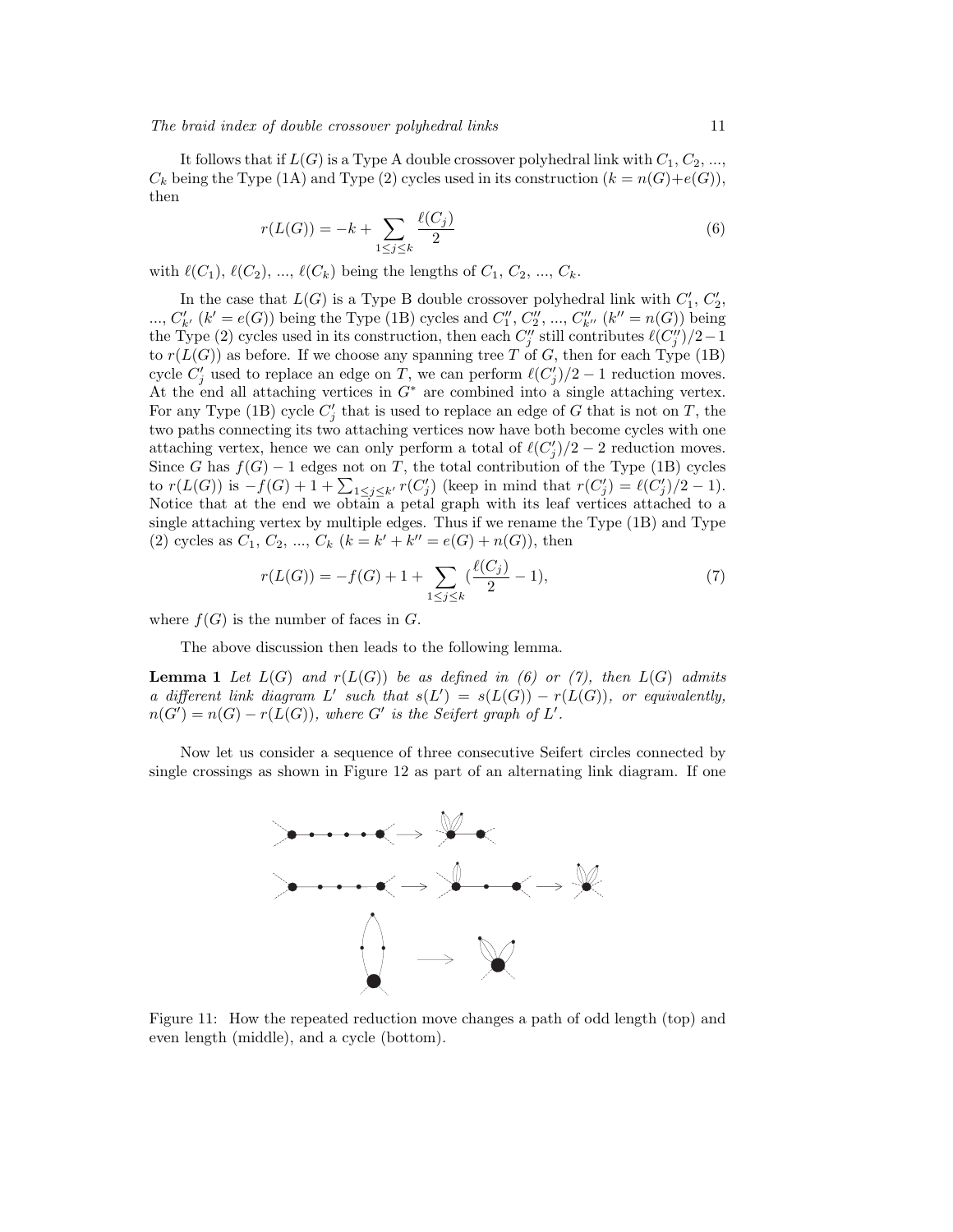crossing is "flipped", then a Reidemeister move II can be applied afterward to reduce the number of crossings by 2. This reduces the number of Seifert circles by 2 and the resulting link diagram is still alternating, whose corresponding Seifert graph is obtained from the previous one by contracting the two edges as shown in Figure 12. Let us call the above operation on the link diagram this a *special contraction* if the middle vertex is not an attaching vertex.



Figure 12: Flipping a crossing followed by a Reidemeister move II reduces the number of Seifert circles by two, and corresponding to a special contraction on the corresponding Seifert graph.

By comparing the special contraction with the reduction move (defined in the proof of Lemma 1), we have the following two cases.

(a) If  $L(G)$  is a Type A double crossover polyhedral link, then we can perform exactly  $r(L(G))$  special contractions, and the resulting link diagram contains no lone crossings (a lone crossing is the only crossing between two Seifert circles). The resulting Seifert graph  $G_0$  is the graph obtained from G by doubling each edge of G into two parallel edges, and attaching a vertex to each vertex of  $G$  by two edges. An example is shown in Figure 13 for the link  $L(G)$  shown in Figure 3.

(b) If  $L(G)$  is a Type B double crossover polyhedral link, we can also perform  $r(L(G))$  special contractions where  $r(L(G))$  is defined in (7). The Seifert graph of the resulting link diagram is a



Figure 13: The end product of the Seifert graph of the  $L(G)$  in Figure 3, after all possible special reductions are performed.

petal graph with its leaf vertices attached to a single attaching vertex by multiple edges. Figure 14 shows an example of a template graph  $G$ , a link diagram constructed from it using Type (1B) and Type (2) cycles, and how its Seifert graph is changed to a petal graph by performing  $r(L(G))$  special contractions.

Let  $q = r(L(G)), D^{(q)} = L(G), D^{(q-1)}$  be the (alternating) link diagram obtained from  $D^{(q)}$  by performing one special contraction,  $D^{(q-2)}$  be the link diagram obtained from  $D^{(q-1)}$  by performing one special contraction, and so on, and finally  $D^{(0)}$  be the link diagram obtained from  $D^{(1)}$  by performing the last available special contraction. We shall call the link diagrams  $D^j$   $(0 \leq j \leq q)$  pseudo double crossover polyhedral links. It is clear that the reduction number of  $D^{(p)}$   $(0 \leq p \leq q)$  is p. Furthermore,  $L(G)$  and any  $D^{(p)}$  are the *special* alternating link diagram as defined in [31]. As such,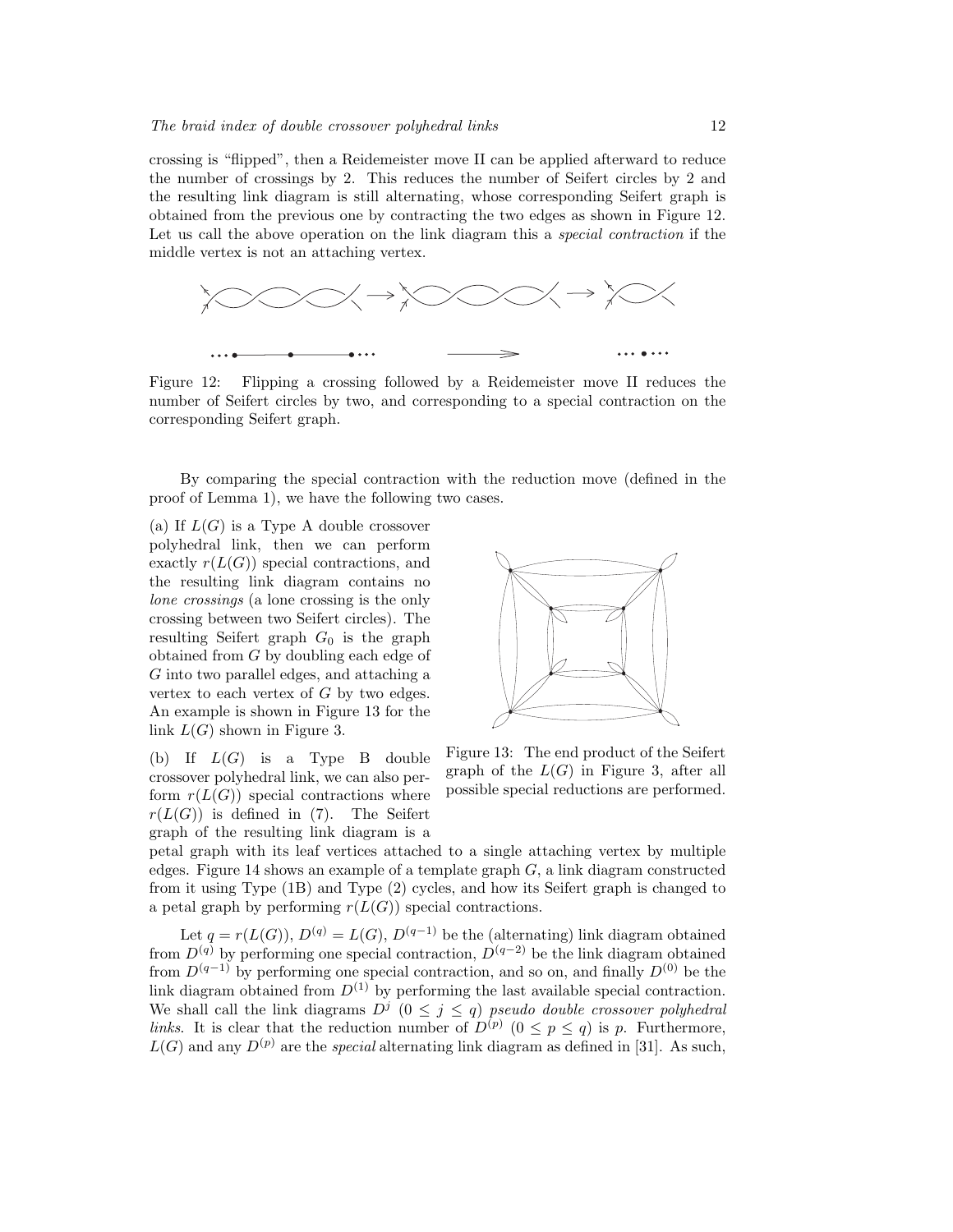all crossings in  $L(G)$  and  $D^{(p)}$  have the same sign. Since passing to the mirror image of a link does not change the braid index, we can assume all crossings in  $L(G)$  are positive in the rest of this section. Thus the main theorem (Theorem 1) holds as well when the crossings in  $L(G)$  are negative. The following lemma is well known, we state it here as it is needed for the proof of our main theorem in this section.

**Lemma 2** [32, 33] Let L be any link diagram with only positive crossings, then  $\gamma(L) = s(L) - w(L) - 1$ , where  $w(L)$  is the writhe of L.

Recall that the writhe  $w(L)$  of L is simply the sum of the signs  $(\pm 1)$  of all crossings in L. Since L has only positive crossings, we have  $w(L) = c(L)$  where  $c(L)$ is the number of crossings in L.

**Lemma 3** Let L be any link diagram with only positive crossings and let  $r(L)$  be the maximum number of Seifert circles that can be reduced by the reduction operations as described in Figures 10, then  $\alpha(L) \geq -s(L) - w(L) + 1 + 2r(L)$ . Furthermore, if  $\alpha(L) = -s(L) - w(L) + 1 + 2r(L), \text{ then } b(L) = s(L) - r(L).$ 

**Proof.** By Yamada [24] and Lemma 1, we have  $\mathbf{b}(L) \leq s(L) - r(L)$ . Combine this with Lemma 2 and the MFW inequality, we have

$$
\gamma(L) - \alpha(L) + 2 \le 2\mathbf{b}(L) \le 2s(L) - 2r(L).
$$

It follows that

$$
\alpha(L) \ge \gamma(L) + 2 - 2s(L) + 2r(L)
$$
  
=  $s(L) - w(L) - 1 + 2 - 2s(L) + 2r(L)$   
=  $-s(L) - w(L) + 1 + 2r(L)$ .

If  $\alpha(L) = -s(L)-w(L)+1+2r(L)$ , then the MFW inequality becomes  $\mathbf{b}(L) > s(L)$  $r(L)$ , the last statement of the lemma follows since we also have  $\mathbf{b}(L) \leq s(L) - r(L)$ .  $\Box$ 

Finally, before we state and prove our main result of this section (namely Theorem 2), we state the following lemma. It is a known result. A proof of this for general link diagrams can be found in [32], while a proof for the case of special alternating link diagrams can be found in [31].

**Lemma 4** [32, 33] If L is an alternating link diagram such that its Seifert graph does not contain any single edge, that is, two vertices in its Seifert graph either are not connected by any edge, or are connected by more than one edge, then  $\gamma(L) = s(L) - w(L) - 1$  and  $\alpha(L) = -s(L) - w(L) + 1$ . In particular,  $\mathbf{b}(L) = s(L)$ .



Figure 14: The process of reducing the Seifert graph  $G^*$  of a Type B double crossover polyhedral link  $L(G)$  to a petal graph using special contractions.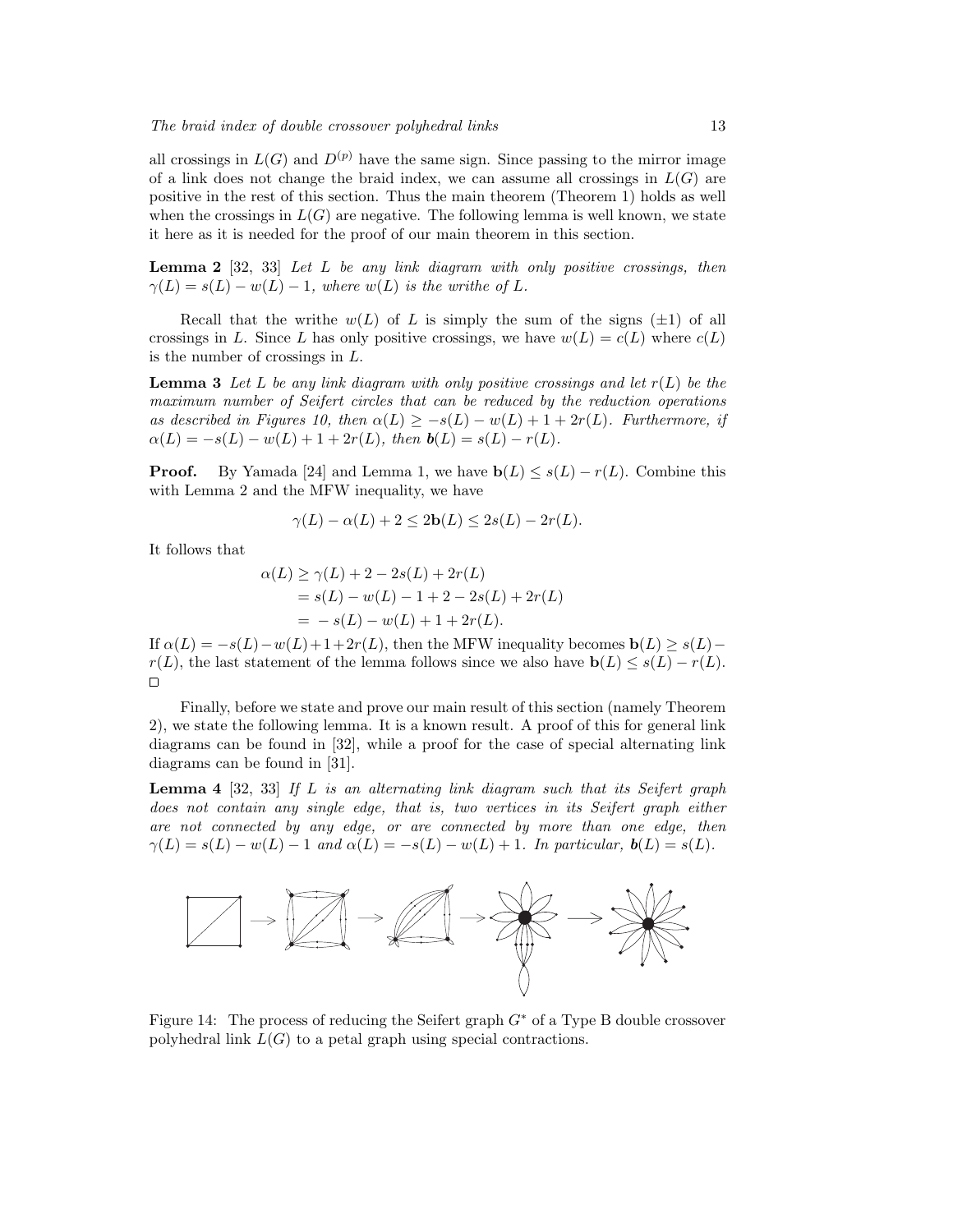**Theorem 2** Let D be a pseudo double crossover polyhedral link, then  $\mathbf{b}(D) = s(D)$  $r(D)$ , where  $r(D)$  is defined by either (6) or (7), depending on the type of the double crossover polyhedral link.

**Proof.** Let  $q = r(L(G))$ ,  $D^{(q)} = L(G)$ ,  $D^{(q-1)}$ ,  $D^{(q-2)}$ , ...,  $D^{(1)}$ ,  $D^{(0)}$  be the pseudo double crossover polyhedral links obtained from  $L(G)$ . Recall that the reduction number of  $D^{(p)}$   $(0 \leq p \leq q)$  is p. It suffices to prove that  $\alpha(D^{(p)}) =$  $-s(D^{(p)}) - w(D^{(p)}) + 1 + 2p$  for any  $p, 0 \le p \le q$ . We will prove this by induction on  $p$ .

If  $p = 0$ ,  $D^{(0)}$  is a positive alternating link diagram without any lone crossings, and the statement follows from Lemma 4.

Assume that the induction hypothesis holds for some  $p_0 \geq 0$ , that is,  $\alpha(D^{(p)}) =$  $-s(D^{(p)})-w(D^{(p)})+1+2p$  holds for any p such that  $0 \le p \le p_0$ , to prove the theorem, it suffices for us to show that  $\alpha(D^{(p_0+1)}) = -s(D^{(p_0+1)}) - w(D^{(p_0+1)}) + 1 + 2(p_0+1)$ .

Choose a crossing corresponding to an edge in the special contraction taking  $D = D^{(p_0+1)}$  to  $D^{(p_0)}$  and apply the skein relation equation (4) to it. Notice that  $D = D_+ = D^{(p_0+1)}$  and  $D_-$  simplifies (via a Reidemeister II move) to  $D^{(p_0)}$  with  $s(D<sub>-</sub>) = s(D) - 2$  and  $w(D<sub>-</sub>) = w(D) - 2$ . As an easy exercise, we leave it to our reader to verify that  $r(D_0) \ge p_0 + 2$ ,  $s(D_0) = s(D)$  and  $w(D_0) = w(D) - 1$ . By the induction hypothesis we have:

$$
-2 + \alpha(D_{-}) = -2 + (-s(\tilde{D}_{-}) - w(\tilde{D}_{-}) + 1 + 2r(\tilde{D}_{-}))
$$
  
= -2 - (s(D) - 2) - (w(D) - 2) + 1 + 2p<sub>0</sub>  
= -s(D) - w(D) + 1 + 2(p<sub>0</sub> + 1).

On the other hand, by Lemma 3 we have:

$$
-1 + \alpha(D_0) \ge -1 + (-s(D_0) - w(D_0) + 1 + 2r(D_0))
$$
  
\n
$$
\ge -1 - s(D) - (w(D) - 1) + 1 + 2(p_0 + 2)
$$
  
\n
$$
= -s(D) - w(D) + 3 + 2(p_0 + 1)
$$
  
\n
$$
> -s(D) - w(D) + 1 + 2(p_0 + 1).
$$

It follows that  $a^{-2}P_{D-}(a, z)$  is the only term on the right side of (4) making the lowest power  $\alpha(D) = -s(D) - w(D) + 1 + 2(p_0 + 1)$  contribution to  $P_D(a, z)$ , hence  $\alpha(D) = -s(D)-w(D)+1+2(p_0+1)$ , that is,  $\alpha(D^{(p_0+1)}) = -s(D^{(p_0+1)})-w(D^{(p_0+1)})+$  $1 + 2(p_0 + 1)$ .

Theorem 2 provides us a powerful tool. On the one hand, it enables us to compute the braid index of any pseudo polyhedral link easily since the reduction number of such a link is easy to find. On the other hand, the class of all pseudo polyhedral links is a large one: it contains all double crossover polyhedral links with given turn number. In particular, for specific double crossover polyhedral links constructed using either special template graphs such as regular graphs, or double crossover polyhedral links with specific turn numbers, their braid indices can be formulated using information only depending on the template graphs. The proof of Theorem 1 is a simple application of it, which we give below.

*Proof* of Theorem 1. In the case that Type (1A) cycles are used, we have  $s(L(G))$  =  $(2m_1)e(G) + 2km_2n(G) - 2e(G) = 2(m_1 - 1)e(G) + 2km_2n(G)$ . By Lemma 1,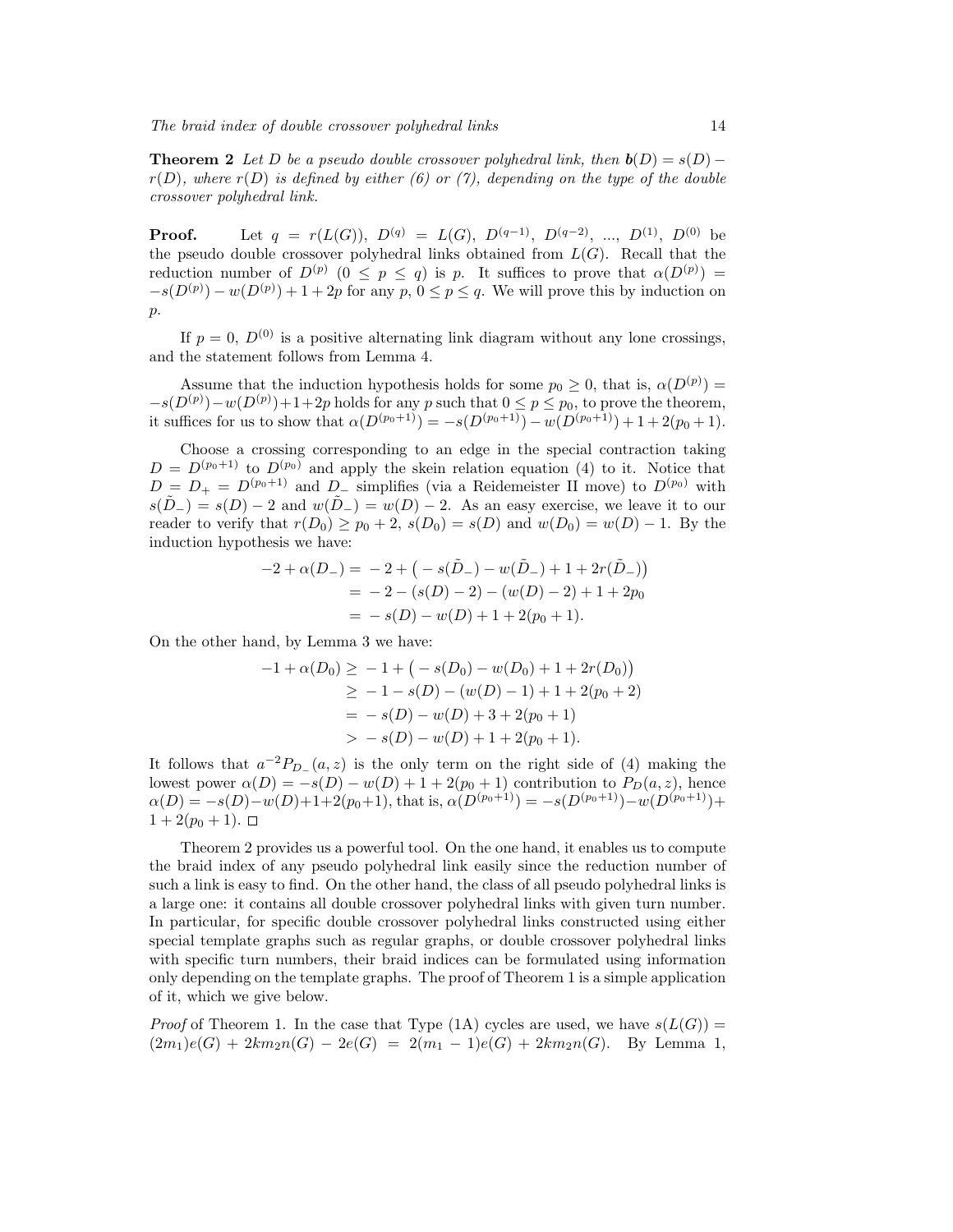$$
r(L(G)) = (m_1 - 1)e(G) + (km_2 - 1)n(G).
$$
 It follows that  
\n
$$
\mathbf{b}(L(G)) = s(L(G)) - r(L(G))
$$
\n
$$
= 2(m_1 - 1)e(G) + 2km_2n(G)
$$
\n
$$
- (m_1 - 1)e(G) - (km_2 - 1)n(G)
$$
\n
$$
= (km_2 + 1)n(G) + m_1e(G).
$$

On the other hand, if Type (1B) cycles are used, then by the definition (7) of  $r(L(G))$ ,  $r(L(G)) = (m_1 - 1)e(G) + (km_2 - 1)n(G) - f(G)$ . Again by Lemma 1 and Theorem 2, we have

$$
b(L(G)) = s(L(G)) - r(L(G))
$$
  
=  $(km_2 + 1)n(G) + m_1e(G) + f(G),$ 

as desired.

## 5. Further discussions and ending remarks

In this paper, we are able to solve the braid index problem for a large class of links that include all double crossover polyhedral links, an application of this result leads to the solution of a braid index problem unreachable by previous approaches such as the method used in [21]. As we had already mentioned, Theorem 1 is valid for any double crossover polyhedral link with any given number turn. That is, the braid index of a double crossover polyhedral link with any given number turn has now been completely determined. We would like to compare the results obtained here with some previous results.

In [21], Cheng and Jin studied a class of double crossover polyhedral links with 4 turn based on connected, bridgeless and loopless plane template graph G (the DNA polyhedra corresponding to these links have been synthesized [10, 16, 17, 18, 19, 20]). A main result in [21] is the following theorem which relates the braid index of  $L(G)$ to its minimum crossing number  $c(L(G))$  by a simple formula.

**Theorem 3** [21] Let G be a connected, bridgeless and loopless plane graph and  $L(G)$ a double crossover polyhedral links with  $4$  turn using  $G$  as its template graph, then  $\mathbf{b}(L(G)) = c(L(G))/2 + 1.$ 

A special case of this result has already been established in Corollary 1. We will provide a proof of this more general result using Theorem 2.

**Proof.** Let  $v_1, v_2, ..., v_n$  be the vertices of G with degrees  $d_1, d_2, ..., d_n$  respectively (where  $n = n(G)$ ). Keep in mind for a double crossover polyhedral links with 4 turn, Type  $(1B)$  cycles of length 8 are used to replace edges of G, and the path between any two adjacent attaching vertices of a Type  $(2)$  cycle is of length 4. Thus each edge of G contributes 8 crossings to  $c(L(G))$  and a vertex of degree  $d_i$  contribute  $4d_i$  crossings to  $c(L(G))$ . So we have

$$
c(L(G)) = (4d_1 + 4d_2 + \cdots + 4d_n) + 8e(G) = 16e(G),
$$

where  $e(G)$  is the number of edges in G. Similarly, we have

$$
s(L(G)) = (4d_1 + 4d_2 + \cdots + 4d_n) + 6e(G) = 14e(G).
$$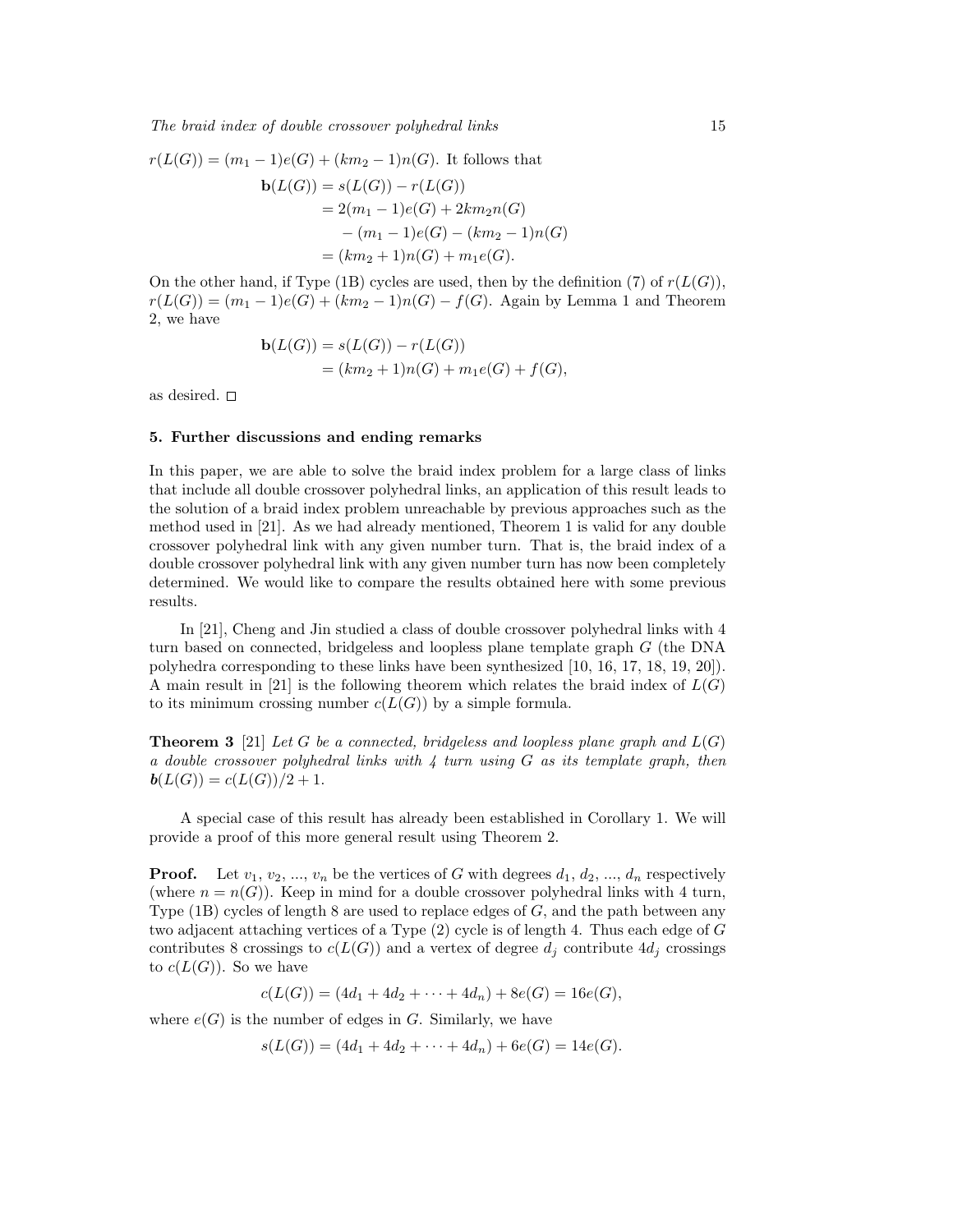On the other hand, each edge of G corresponds to a Type (1B) cycle of length 8, hence it makes a contribution of 3 to the reduction number of  $L(G)$ , while a vertex of degree  $d_j$  corresponds to a Type (2) cycle of length  $4d_j$ , hence making a contribution of  $2d_i - 1$  to the reduction number of  $L(G)$ . Thus (by the definition of  $r(L(G))$ , since Type (1B) cycles are used):

$$
r(L(G)) = 3e(G) + \sum_{1 \le j \le n} (2d_j - 1) - f(G) + 1
$$

$$
= 7e(G) - n(G) - f(G) + 1.
$$

It follows that

$$
b(L(G)) = s(L(G)) - r(L(G))
$$
  
= 14e(G) - 7e(G) + n(G) + f(G) - 1  
= 7e(G) + n(G) + f(G) - 1.

By Euler's formula,  $n(G) - e(G) + f(G) = 2$ , hence  $n(G) + f(G) = e(G) + 2$  and we arrive at

$$
b(L(G)) = 7e(G) + n(G) + f(G) - 1
$$
  
= 7e(G) + e(G) + 1  
= 8e(G) + 1  
= 
$$
\frac{c(L(G))}{2} + 1.
$$

 $\Box$ 

In the case that Type (1A) cycles are used,

$$
c(L(G)) = (4d_1 + 4d_2 + \dots + 4d_n) + 10e(G) = 18e(G),
$$
  

$$
s(L(G)) = (4d_1 + 4d_2 + \dots + 4d_n) + 8e(G) = 16e(G)
$$

and

$$
r(L(G)) = 4e(G) + \sum_{1 \le j \le n} (2d_j - 1)
$$
  
= 8e(G) - n(G).

A proof similar to the above leads to

$$
b(L(G)) = s(L(G)) - r(L(G))
$$
  
= 16e(G) - 8e(G) + n(G)  
= 8e(G) + n(G)  
= 9e(G) - f(G) + 2  
= 
$$
\frac{c(L(G))}{2} - f(G) + 2.
$$

Thus we obtain the following new result.

**Theorem 4** Let G be a connected, bipartite plane graph and  $L(G)$  a double crossover polyhedral links with 4.5 turn using G as its template graph, then  $\mathbf{b}(L(G)) =$  $c(L(G))/2 - f(G) + 2.$ 

If we apply this theorem to the link  $L(G)$  given in Figure 3, then  $c(L(G)) =$  $18e(G) = 18 \times 12 = 216$ ,  $f(G) = 6$  hence  $b(L(G)) = c(L(G))/2 - f(G) + 2 =$  $108 - 6 + 2 = 104$ , as we have obtained earlier after Corollary 1.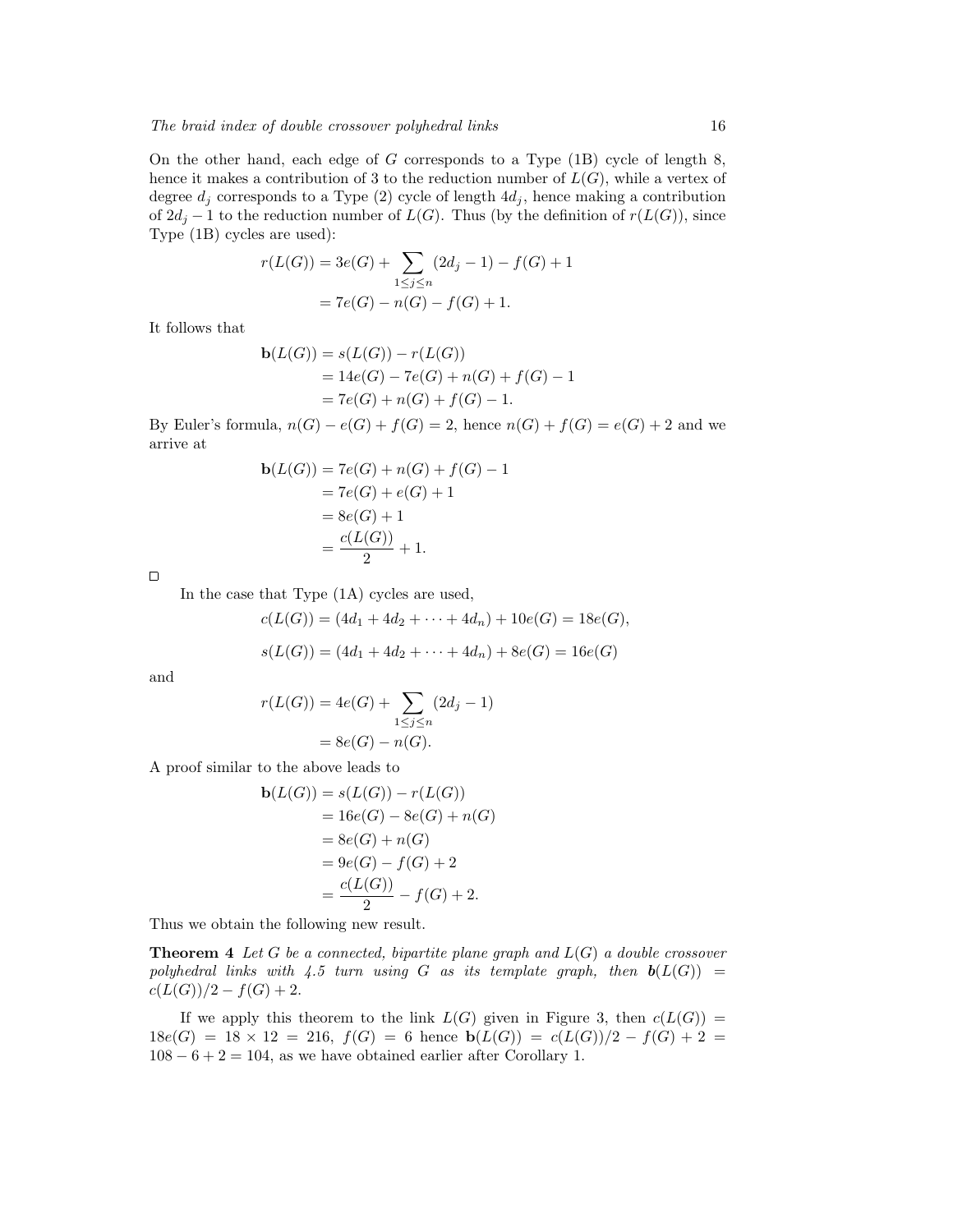#### Acknowledgements

The first author wishes to thank Professor Xian'an Jin for his support, encouragement and helpful discussions in the past that led the author to this current research. This work was supported by Natural Science Foundation of Guangdong Province, China (No. 2016A030313122), Excellent Youth Training Project of Huizhou University (No. 20160224082617206) and Training Program of the Major Research Plan of Huizhou University (No. 20170327011726271).

### Author Contributions

Contributed analysis: XSC YD. Wrote the paper: XSC YD.

#### References

- [1] Jones CD, Simmons HTD, Horner KE, Liu K. Thompson RL, Steed JW. Braiding, branching and chiral amplification of nanofibres in supramolecular gels. Nature Chem. 2019, 11: 375–381.
- [2] Yang GP, Hou L, Luan XJ, Wu BA, Wang YY. Molecular braids in metal-organic frameworks. Chem. Soc. Rev. 2012, 41: 6992-7000.
- [3] Cox MA, Hughes TS, Ellis-Monaghan JA, Mondanaro KR. Hydrocarbon links in an octet truss. J. Math. Chem. 2008, 43: 874-891.
- [4] Chen J, Seeman NC. Synthesis from DNA of a molecule with the connectivity of a cube. Nature 1991, 350: 631-633.
- [5] Goodman RP, Berry RM, Turberfield AJ. The single-step synthesis of a DNA tetrahedron. Chem. Commun. 2004, 12: 1372-1373.
- [6] Shih WM, Quispe JD, Joyce GF. A 1.7-kilobase single-stranded DNA that folds into a nanoscale octahedron. Nature 2004, 427: 618-621.
- [7] Zhang Y, Seeman NC. The construction of a DNA truncated octahedron. J. Am. Chem. Soc. 1994, 116: 1661-1669.
- [8] Erben CM, Goodman RP, Turberfield AJ. A Self-Assembled DNA Bipyramid. J. Am. Chem. Soc. 2007, 129: 6992-6993.
- [9] Zimmermann J, Cebulla MPJ, Mönninghoff S, Kiedrowski GV. Self-Assembly of a DNA Dodecahedron from 20 Trisoligonucleotides with  $C_{3h}$  Linkers. Angew. Chem. Int. Ed. 2008, 47: 3626-3630.
- [10] He Y, Ye T, Su M, Zhang C, Ribbe AE, et al. Hierarchical self-assembly of DNA into symmetric supramolecular polyhedra. Nature 2008, 452: 198-202.
- [11] Fu TJ, Seeman NC. DNA double-crossover molecules. Biochemistry 1993, 32: 3211–3220.
- [12] Winfree E, Liu F, Wenzler LA, Seeman NC. Design and self-assembly of two-dimensional DNA crystals. Nature 1998, 394: 539–544.
- [13] Yan H, Park SH, Finkelstein G, Reif JH, LaBean TH. DNA-templated self-assembly of protein arrays and highly conductive nanowires. Science 2003, 301: 1882–1884.
- [14] Rothemund PWK, Papadakis N, Winfree E. Algorithmic self-assembly of DNA Sierpinski triangles. PLoS Biol. 2004, 2: e424.
- [15] Park SH, et al. Finite-size, fully-addressable DNA tile lattices formed by hierarchical assembly procedures. Angew Chem Int Ed. 2006, 45: 735–739.
- [16] He Y, et al. Hierarchical self-assembly of DNA into symmetric supramolecular polyhedra. Nature 2008, 452: 198–201.
- [17] Lin C, Liu Y, Yan H. Designer DNA Nanoarchitectures. Biochemistry 2009, 48: 1663-1674.
- [18] Zhang C, Ko SH, Su M, Leng Y, Ribbe AE, et al. Symmetry Controls the Face Geometry of DNA Polyhedra. J. Am. Chem. Soc. 2009, 131: 1413-1415.
- [19] Zhang C, Su M, He Y, Zhao X, Fang P, et al. Conformational flexibility facilitates self-assembly of complex DNA nanostructures. Proc. Natl. Acad. Sci. U.S.A. 2008, 105: 10665-10669.
- [20] He Y, Su M, Fang P, Zhang C, Ribbe AE, et al. On the chirality of self-assembled DNA octahedra. Angew. Chem. Int. Ed. 2010, 49: 748-751.
- [21] XS Cheng, X Jin. The Braid Index of Complicated DNA Polyhedral Links, PLoS ONE 2012, 7: e48968.
- [22] Cheng XS, Jiang X, Dai H. The braid index of polyhedral links. J. Math. Chem. 2012, 50: 1386-1397.